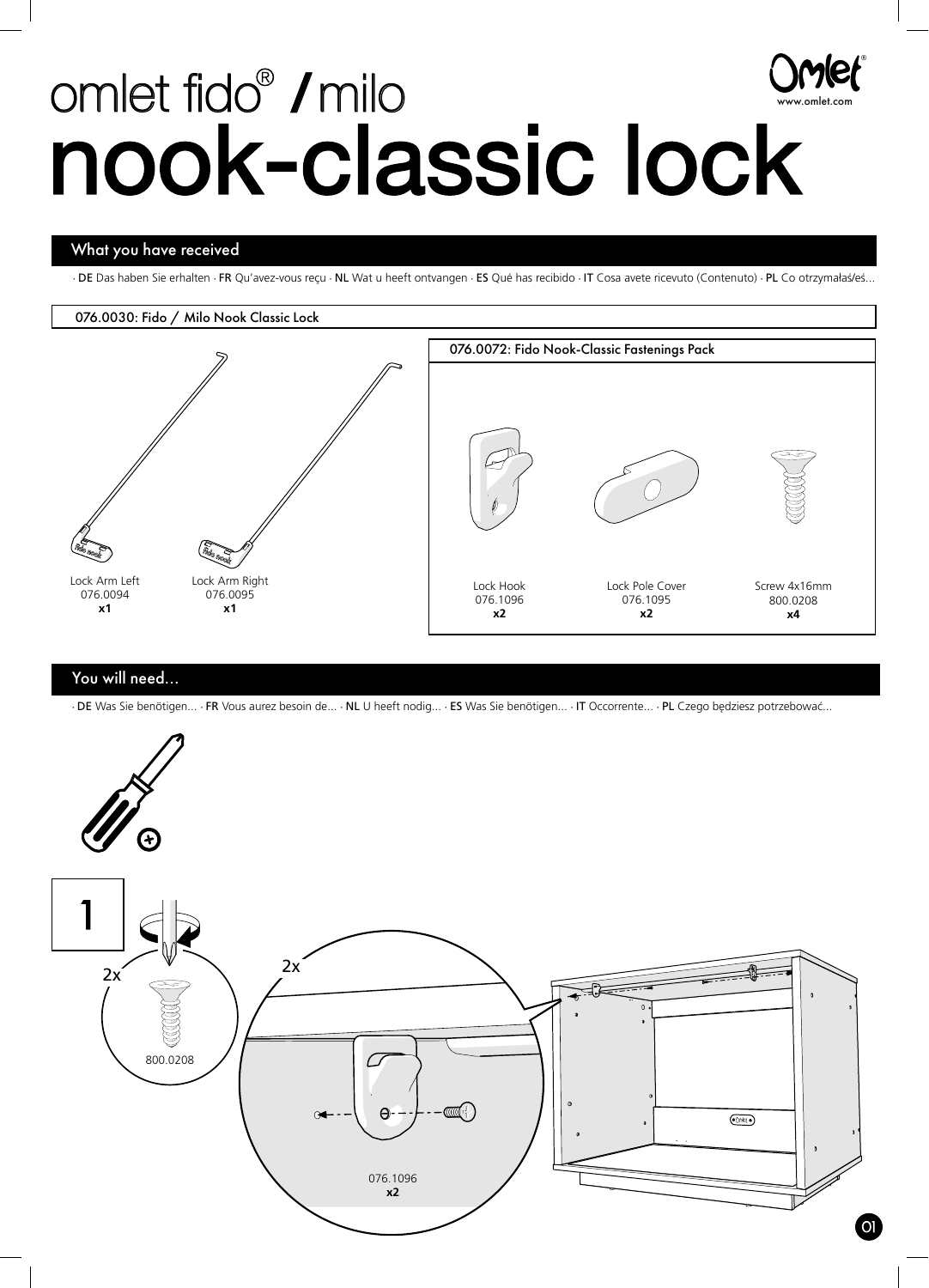$\overline{2}$ 





 $\bullet$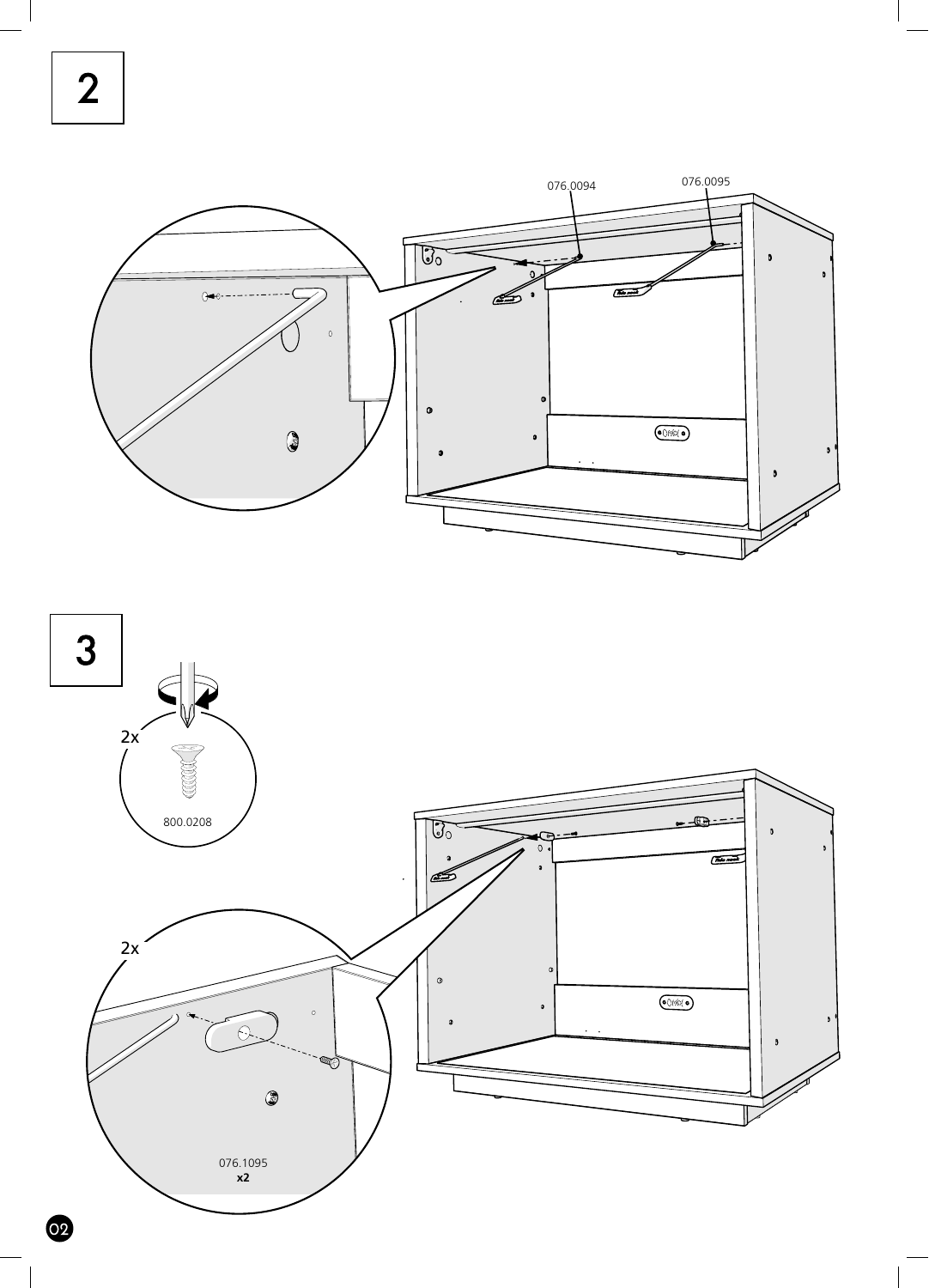# $\overline{\mathbf{A}}$

 $\overline{\phantom{a}}$ 



 $\bullet$